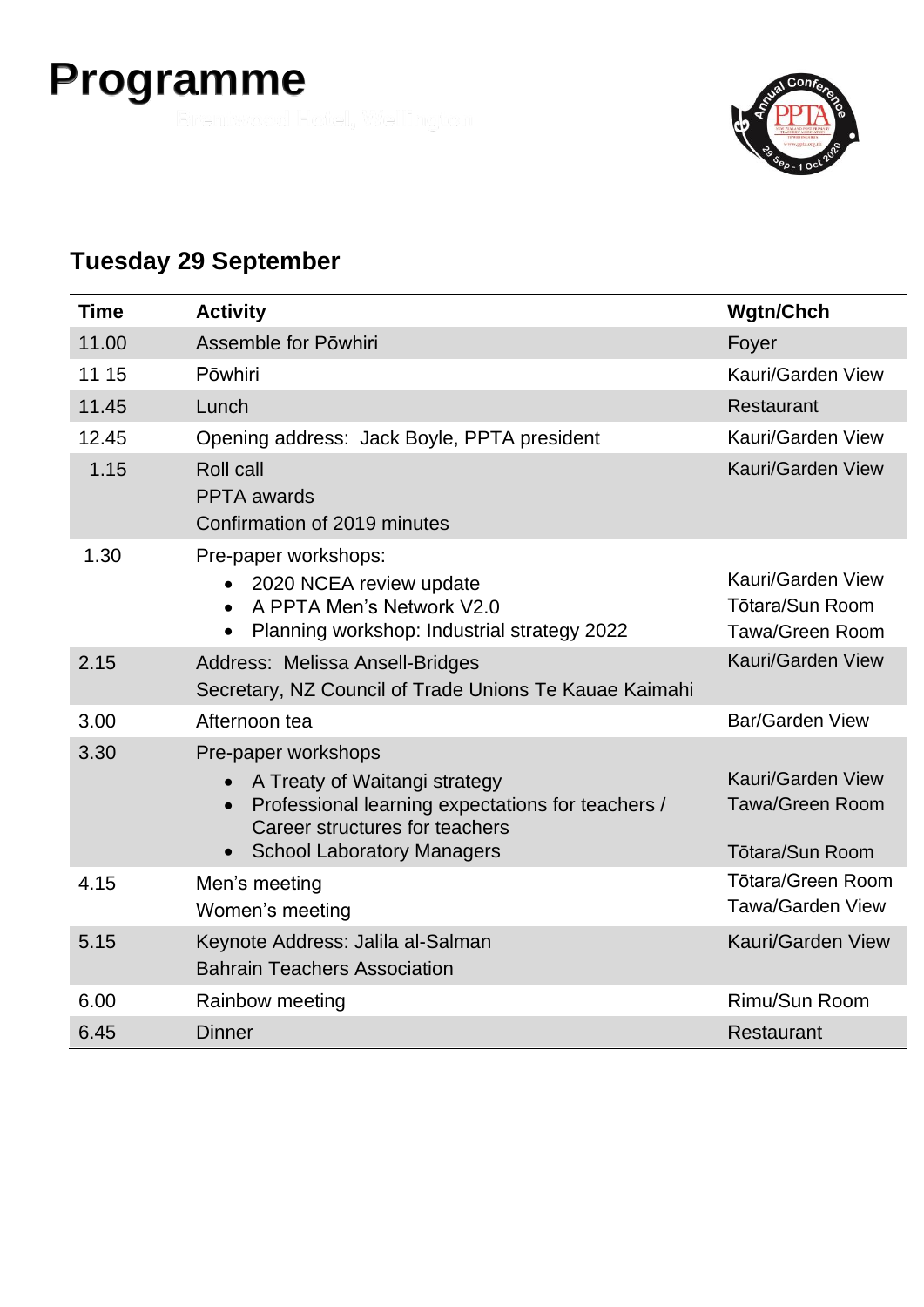# **Programme**



### **Wednesday 30 September**

| 8.40  | Karakia                                                                                                                                                                                                                                                                                                                                   | Kauri/Garden View                                                             |
|-------|-------------------------------------------------------------------------------------------------------------------------------------------------------------------------------------------------------------------------------------------------------------------------------------------------------------------------------------------|-------------------------------------------------------------------------------|
| 8 4 5 | Papers:<br>A PPTA Men's Network V2.0<br>$\bullet$                                                                                                                                                                                                                                                                                         | Kauri/Garden View                                                             |
| 9 15  | Address: Hon Chris Hipkins<br><b>Minister of Education</b>                                                                                                                                                                                                                                                                                | Kauri/Garden View                                                             |
| 10 00 | Morning tea                                                                                                                                                                                                                                                                                                                               | <b>Bar/Garden View</b>                                                        |
| 10 30 | Papers:<br>A Treaty of Waitangi strategy<br>Professional learning expectations for teachers<br>$\bullet$                                                                                                                                                                                                                                  | Kauri/Garden View                                                             |
| 11 30 | <b>Address: James Morris</b><br>Secondary Principals' Council of Aotearoa                                                                                                                                                                                                                                                                 | <b>Kauri/Garden View</b>                                                      |
| 12 00 | Lunch                                                                                                                                                                                                                                                                                                                                     | Restaurant                                                                    |
| 1 0 0 | Papers:<br>2020 NCEA review update<br>Career structures for teachers<br>School laboratory managers<br>$\bullet$                                                                                                                                                                                                                           | Kauri/Garden View                                                             |
| 2.30  | Address: Hon Nanaia Mahuta<br>Minister for Māori development                                                                                                                                                                                                                                                                              | Kauri/Garden View                                                             |
| 3 1 5 | Afternoon tea                                                                                                                                                                                                                                                                                                                             | <b>Bar/Garden View</b>                                                        |
| 345   | Address: Correna Haythorpe<br>Federal President, Australian Education Union                                                                                                                                                                                                                                                               | Kauri/Garden View                                                             |
| 4.30  | Caucus meetings:<br>Network of establishing teachers<br>Pasifika members<br>Regional chairpersons<br>Regional men's reps<br>Regional women's coordinators<br>Regional rainbow network coordinators<br>Te Huarahi Māori Motuhake<br>$\bullet$<br>Delegates in Christchurch to meet as appropriate, in person or<br>by Zoom with Wellington | Tawa<br><b>Room 202</b><br>Tōtara<br><b>Room 802</b><br>Rimu<br>Matai<br>Rātā |
| 5.30  | Conference adjournment                                                                                                                                                                                                                                                                                                                    |                                                                               |
| 6 3 0 | Drinks preceding dinner (includes short speeches)                                                                                                                                                                                                                                                                                         | Foyer/Bar                                                                     |
| 7 30  | Conference dinner                                                                                                                                                                                                                                                                                                                         | Kauri/Garden View                                                             |